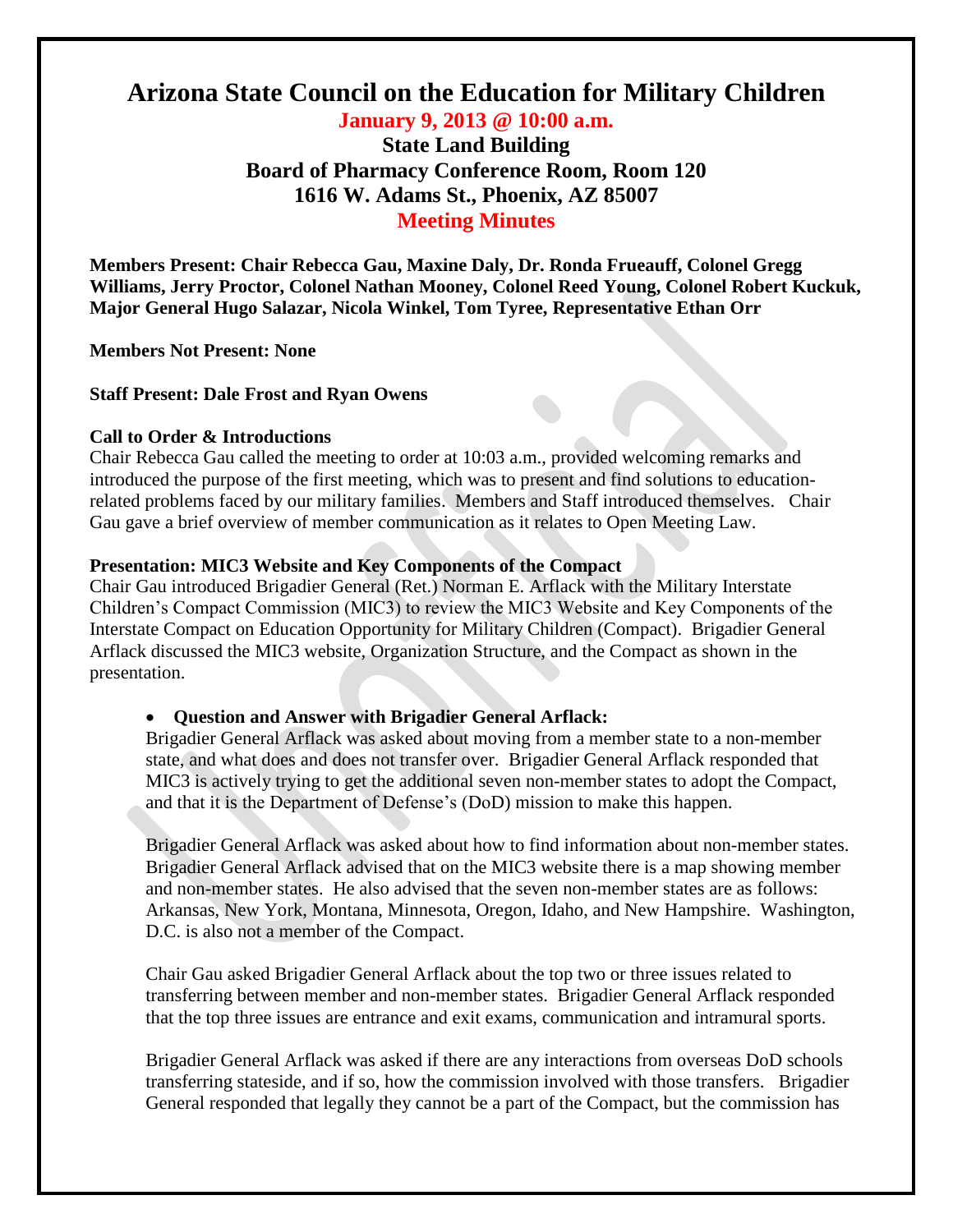entered into a memorandum of understanding and agreement with the DoD to honor the Compact in every way they can.

# **Presentation: Report from the Acting State Commissioner**

Chair Gau introduced Maxine Daly with the Arizona Department of Education (ADE) to present her report as Acting State Commissioner of the Compact. Commissioner Daly discussed what the Compact does and does not cover and Education and Career Pathways (ECAP).

## **Question and Answer with Commissioner Daly:**

Commissioner Daly was asked if there is a reconciliation or appeal process related to graduation requirements. A Member mentioned that graduation requirements are statewide. Commissioner Daly responded that districts have the authority to appeal if it goes beyond the local school. Brigadier General Arflack also mentioned that related to graduation, Article 7 of the Compact highlights the ability to go back to the sending state to receive the high school diploma.

Commissioner Daly was asked about whether education problems are becoming less of a problem as educational requirements become more standardized throughout the country, and how it is still affecting extracurricular activities and sports. Commissioner Daly responded that one of the issues is the eligibility of a student. Students have to maintain a certain grade point average to play sports, and where local schools draw that line for eligibility is an issue. Another Member added that there are military resources, and services have centers and school liaison officers (SLOs) to assist in bridging the gap to help reconcile issues.

Commissioner Daly was asked what the expectation is in terms of awareness of the Compact – if it is incumbent on the families themselves to know about the Compact or if there is an expectation of the school districts to know about the Compact. Commissioner Daly responded that it should be part of the role of the Council to look at how the state disseminates information through the schools and the military. She explained that the Council needs to identify sources that can assist in spreading awareness, ensure that Arizona is in compliance with the Compact and that we are providing the necessary services to the children.

# **Discussion: Information Dissemination**

Chair Gau introduced Dale Frost with the Governor's Office. Mr. Frost addressed communication questions which were discussed between Members. The following questions were addressed;

- To what extent do military families know about the Compact?
- Does every duty post have a SLO?
- What is the level of communication among SLOs?
- How are the SLOs connected between the states?
- What is the biggest communication problem with SLOs?
- Has any information on the Compact ever been on an agenda for the Arizona School Administrators (ASA) or the Arizona School Boards Association (ASBA)?
- What other stakeholders on the education or military side need to come to the table for communication conversations?
- How can we improve the communication so that families know to go to the SLOs before they make choices on schools?

In the interest of time, Chair Gau suggested having an additional communication meeting with the SLOs, and asked that Council move forward to the next agenda item.